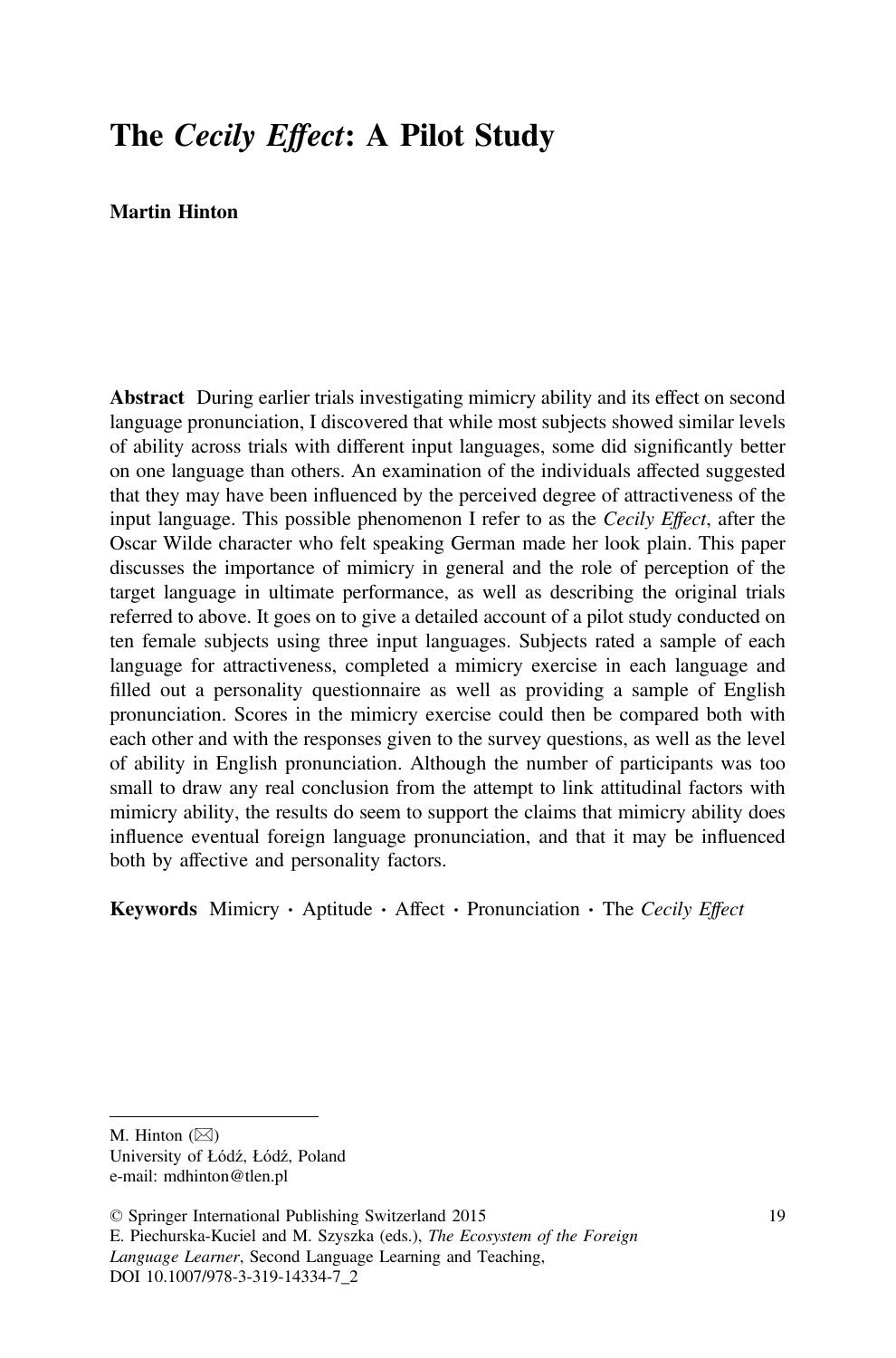# 1 Introduction

The number and variety of individual factors which may affect the foreign language performance of any given learner is so great as to appear daunting to those who would investigate the reasons for success and failure among language students and yet, in their very complexity, these factors provide fascinating and apparently limitless opportunities for research. The difficulty in reaching firm and speedy conclusions as to the full extent of influential factors and their relative importance is due, in large part, to their tendencies to fluctuate across time and context and to interact dynamically with one another. These tendencies are so pronounced that perhaps the most respected commentator in the field, Zoltan Dörnyei, has spoken of the traditional view of unchanging, independent, individual differences as a 'myth', claiming that such a view "does not do justice to the dynamic, fluid and continuously fluctuating nature of learner factors and neither does it account for the complex internal and external interactions that we can observe" (Dörnyei, [2010](#page-17-0), p. 253). One reaction to this statement might be to abandon the idea of individual differences research altogether, but this would be to miss the point. The wiser course is to continue to research factors contributing to learner success, but to do so in the knowledge that each of those factors is itself many-faceted and that its operation on the learning process may be influenced by a range of other factors, some of which may be completely unknown and unsuspected. This paper investigates a hypothesised complicating factor which might be responsible for the apparent breakdown, in some individuals, of a relationship which generally holds for the wider population. The number of factors leading to this kind of interference is certainly large and possibly infinite, however, the identification of those which have a particularly noticeable effect on the learning process is a valuable pursuit, both for the development of improved individualised teaching programmes and for the theoretical understanding of foreign language learning. I begin with a brief discussion of research into the possibility of mimicry ability as an individual difference affecting language learning and in particular its relationship to the eventual proficiency in pronunciation of the target language. One element of this discussion will be a review of my own previous research, focusing on a recent experiment involving mimicry in two languages which, despite reaching conclusions in line with expectations founded on previous work, produced some apparently anomalous results in the scores of certain individuals. My attempts to explain these unexpected results led to the description of a hypothetical factor affecting mimicry scores and possibly pronunciation levels, which I refer to as the Cecily *Effect*. This phenomenon and its possible impact are explained and discussed in a subsequent section. The principal focus of the paper, however, will be on the description of a study carried out with a small number of participants in order to ascertain whether or not traces of the *Cecily Effect* at work could be found to match those in the earlier research. The method and results are fully described in the relevant sections and followed by a summary of points of interest they raise. The size of the study means that these points serve only to encourage the execution of a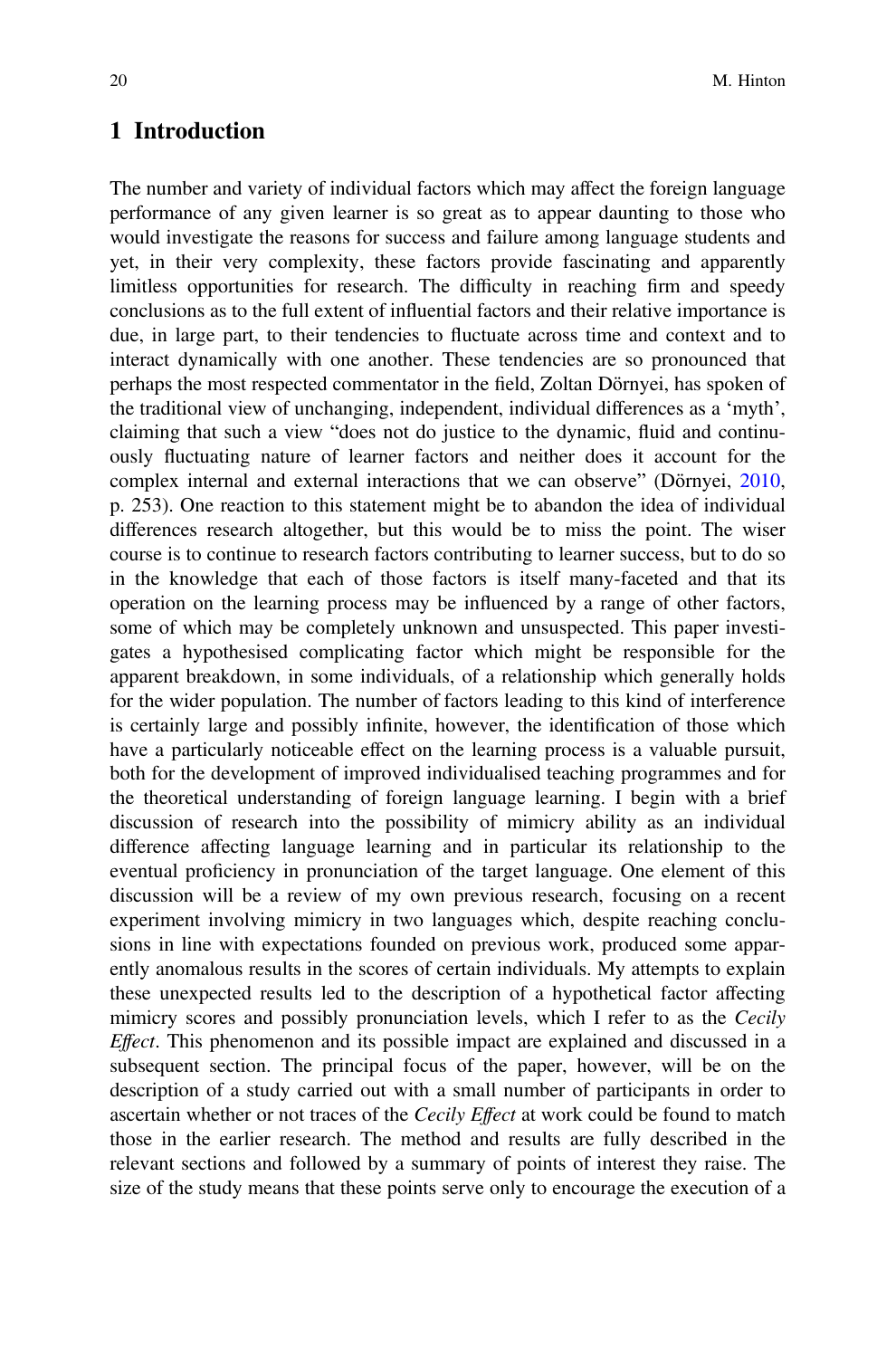<span id="page-2-0"></span>full-scale research project, rather than to provide evidence for the hypothesised effect. With this in mind, a careful analysis of the tools and methods used is also presented and possible changes and improvements in the further study are discussed.

#### 2 Mimicry Ability

Piske, MacKay, and Flege ([2001\)](#page-17-0) list the following as factors claimed to affect degree of foreign accent: age of learning of L2, length of residence, gender, formal instruction, motivation, language learning aptitude and language use. Under the heading of 'language learning aptitude' they consider two possibilities: musical ability and mimicry. Although they suggest that insufficient study has been done on these factors they make the following observation:

In summary, musical ability has as yet not been identified as one of those variables that have an important influence on degree of L2 foreign accent. The ability to mimic unfamiliar speech sounds, on the other hand, has repeatedly been identified as a significant and independent predictor of foreign L2 accent. (Piske et al., [2001](#page-17-0), p. 202)

They do not consider wider measures of aptitude, in spite of the fact that John Carrol's Modern Languages Aptitude Test includes a task designed to assess what he terms 'phonetic coding ability' (Carroll, [1965\)](#page-17-0) and Pimsleur's Language Aptitude Battery actually makes 'auditory ability' account for over half the aptitude score (Pimsleur, [1966](#page-17-0)).

The principal work cited in favour of the influence of mimicry is that of Purcell and Suter [\(1980](#page-17-0)). They put mimicry ability second only to native language in importance of effect on foreign accent and noted, to the disappointment of many educators, that these were factors "which teachers have the least influence on" (Purcell & Suter, [1980,](#page-17-0) p. 285).

Sadly, Jilka [\(2009](#page-17-0)) points to a lack of studies which take mimicry ability to be a "universal pronunciation skill" (p. 7) and notes that most research which has been done has involved subjects mimicking sounds in the L2 or attempting to imitate certain foreign accents. Even these trials, however, were less concerned with speakers' ability to mimic and more with perceptual differences between them.

A clear link between mimicry ability and foreign language pronunciation, however, was found in two small scale studies conducted by the present author (Hinton, [2013\)](#page-17-0). In the first trial a group of 10 Polish students of English was assessed for a number of elements of linguistic performance and given a test mimicking an unknown language (French). When the students were ranked for pronunciation and mimicry ability, the two rankings were an almost perfect match and very strong correlations were also seen with other parts of spoken English, such as fluency. Although the sample was too small for the results to carry significance, the pattern of correspondence was obvious. A second trial, using identical tests,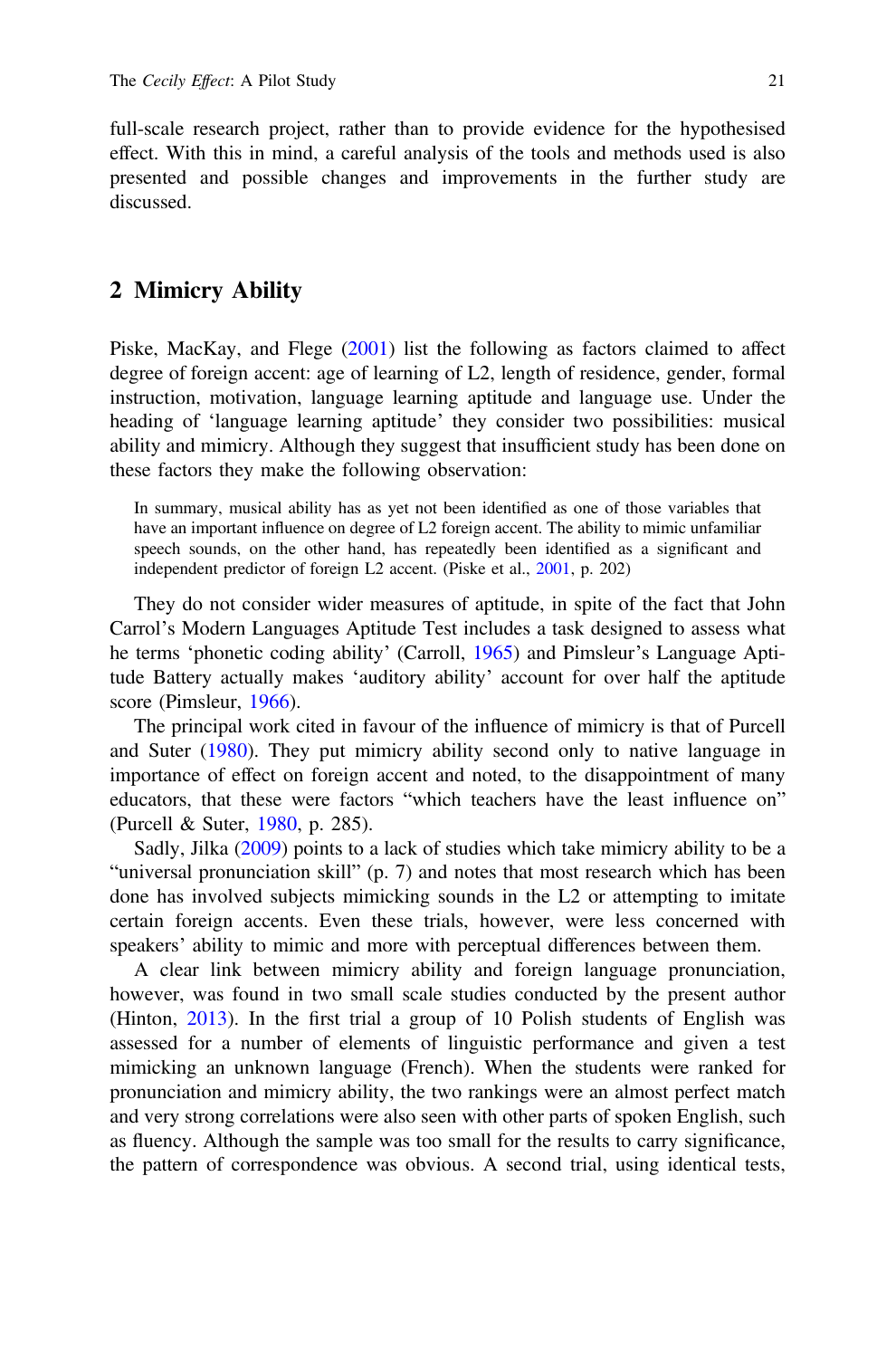outlined in the same paper, involving 16 students at the same institution also found a strong correlation,  $r = .51$  ( $p = .04$ ), between mimicry skill and pronunciation. In both tests, the students who were clearly the best pronouncers of English proved to be good mimics and those with very poor pronunciation were also very weak mimics.

More significantly, Reiterer et al. ([2011\)](#page-17-0) report on their larger scale study involving a total of 113 adult Germans who were assessed for a range of variables including their English pronunciation and ability to mimic sentences in Hindi, before some of them were subjected to MR brain scanning while performing mimicry tasks. This study shows, as would be expected, an interesting correlation between mimicry and working memory ( $r = .37$ ,  $p = .000$ ) and between mimicry and English language pronunciation ( $r = .3$ ,  $p = .001$ ), but no link between mimicry and measures of intelligence or language training. For the purposes of the second part of the study involving magnetic resonance brain imaging, the subjects were divided into three groups, the top 15 % of mimics, the bottom 15 % and the rest. A sample of members of each group (9 each from the extreme groups and 18 from the middle) was then scanned and differences in brain structure and activity noted. The analysis of this work is, necessarily, of a complex nature but clear differences were found between the groups. In conclusion, they state:

The results of our study point to a distinct neurofunctional/neuro-anatomical signature of speech imitation ability (aptitude) […]

At the neuro-functional level (fMRI), we observed a clear-cut difference between low and high ability speakers as a function of their imitation ability: low ability imitators showed significantly higher amounts of activation and more extended clusters during sentence and word imitation. (Reiterer et al., [2011](#page-17-0), p. 9)

They go on to report that the most important areas of activity revealed during the actual imitation test were connected with speech motor execution and the phonological loop which appears to suggest a distinct physiological basis for differences in both perception and production of sound, but the authors are reluctant to draw this inference as they believe the two functions to overlap significantly.

Taken together these results certainly suggest that mimicry ability is both a good predictor of foreign language pronunciation and an independent factor, not linked to intelligence or training but with an observable basis in brain chemistry. It is reasonable, therefore, to expect a particular learner's foreign language pronunciation to be predicted by his mimicry scores and, if mimicry ability is directly linked to the anatomy of the brain, to expect the degree of talent at sound repetition to be constant across different input languages. This does not mean, of course, that all languages will be mimicked with equal success in absolute terms, but that an individual who is relatively talented at mimicry should perform relatively well whatever the source of sounds, other things being equal. It is, then, also reasonable to assume that when a learner's relative mimicry ability does not predict his foreign language pronunciation or when his relative ability to mimic is not constant across different input languages, there must be other factors at work.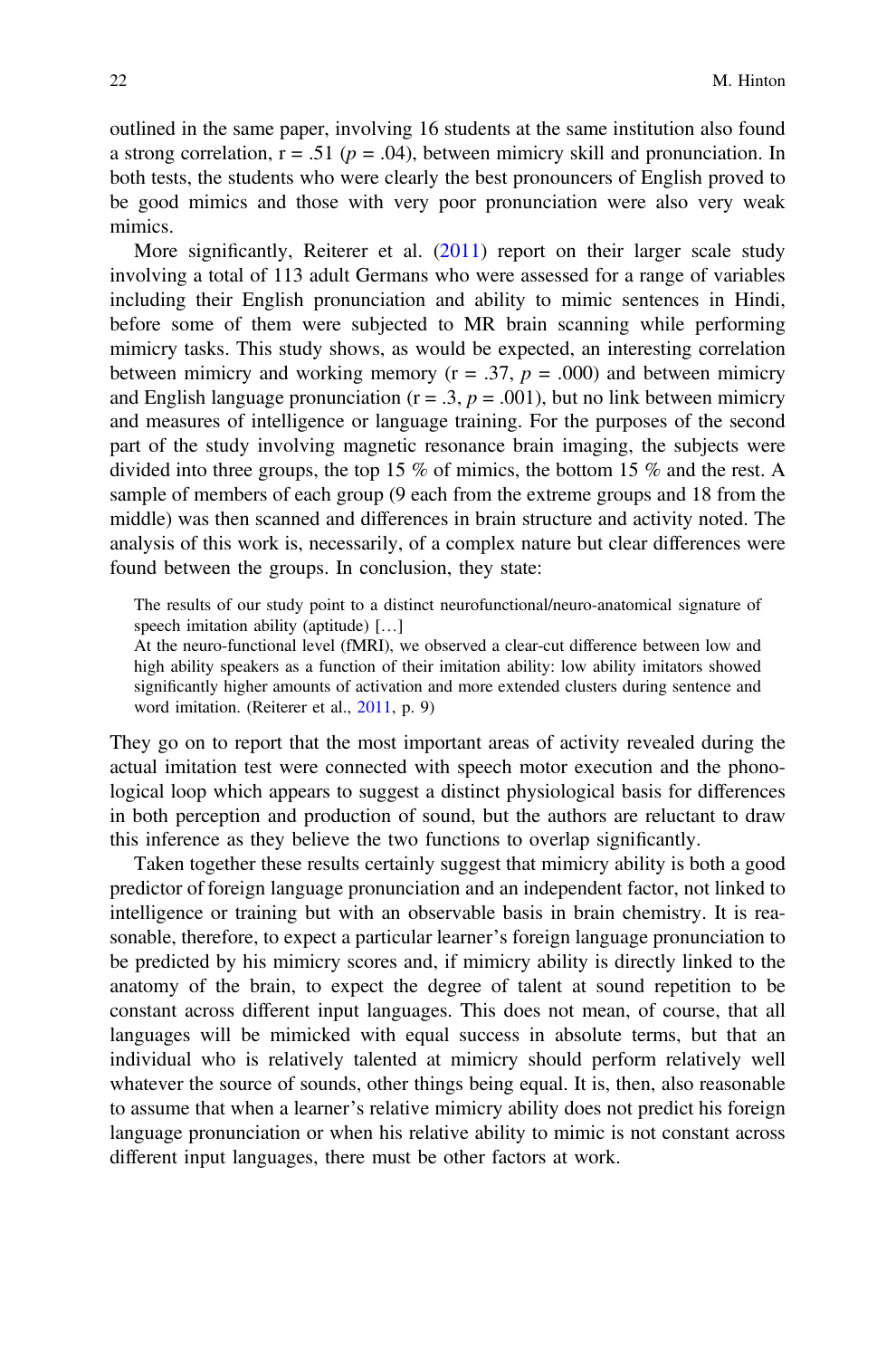## <span id="page-4-0"></span>3 Affective Interference

The most obvious area in which to look for such factors is the affective sphere. The influence of affect on the learning process has been the subject of a great deal of study for some time (see Arnold, [1999\)](#page-17-0). Of most interest here, however, is the impact of affective factors on particular cognitive processes and skills, such as those involved in mimicry. While much has been written about such interactions in general and some areas have been studied more closely, little work has been done on mimicry and pronunciation ability.

In the field of memory, for example, Stevick ([1999\)](#page-17-0) identified five different ways in which affect can influence its workings. He described these categories as: affective data; affect as a source of clutter; affect and feedback from one's own use of language; affect and playback from others' use of language; and affect and the use of what one knows. The point here being that affect is involved at every stage of the memory process, input, storage and output.

The only study which looks at affective factors, a wide range of personality scales, in conjunction with mimicry and pronunciation performance is that of Hu and Reiterer ([2009](#page-17-0)). They looked at personality from several perspectives without trying to judge which was the correct one, but seeking observable patterns of personality traits and pronunciation talent. Unfortunately, their results did not bring much clarity to the issue. They found a weak link between empathy and pronunciation skill and discovered that "subjects with a greater degree of pronunciation talent experienced more positive affects such as being excited, proud and determined during the phonetic-articulation task" (Hu & Reiterer, [2009,](#page-17-0) p. 119). As they point out, however, it is impossible to know whether it is these positive affects which cause the better performance or the good performance which leads to positive feelings.

This same confusion has been highlighted in the study of language learning anxiety, a factor considered in this study, by the work of Ganschow and Sparks [\(1996](#page-17-0)). They accept the negative link between anxiety and performance but ask: "Does anxiety interact with pre-existing language ability, which, in turn, impairs foreign language performance or does poor foreign language performance lead to anxiety as a consequence?" (p. 200).

What is clear, is that the ways affective factors influence the processes of language learning and performance are numerous and complex. This study concentrates on one possible field of influence which is described in the following section.

#### 4 The Cecily Effect

The Cecily Effect is named after Cecily Cardew, the character in Oscar Wilde's comedy The Importance of Being Earnest. At the beginning of Act Two, the young lady is about to be given a German lesson by her governess and complains, "But I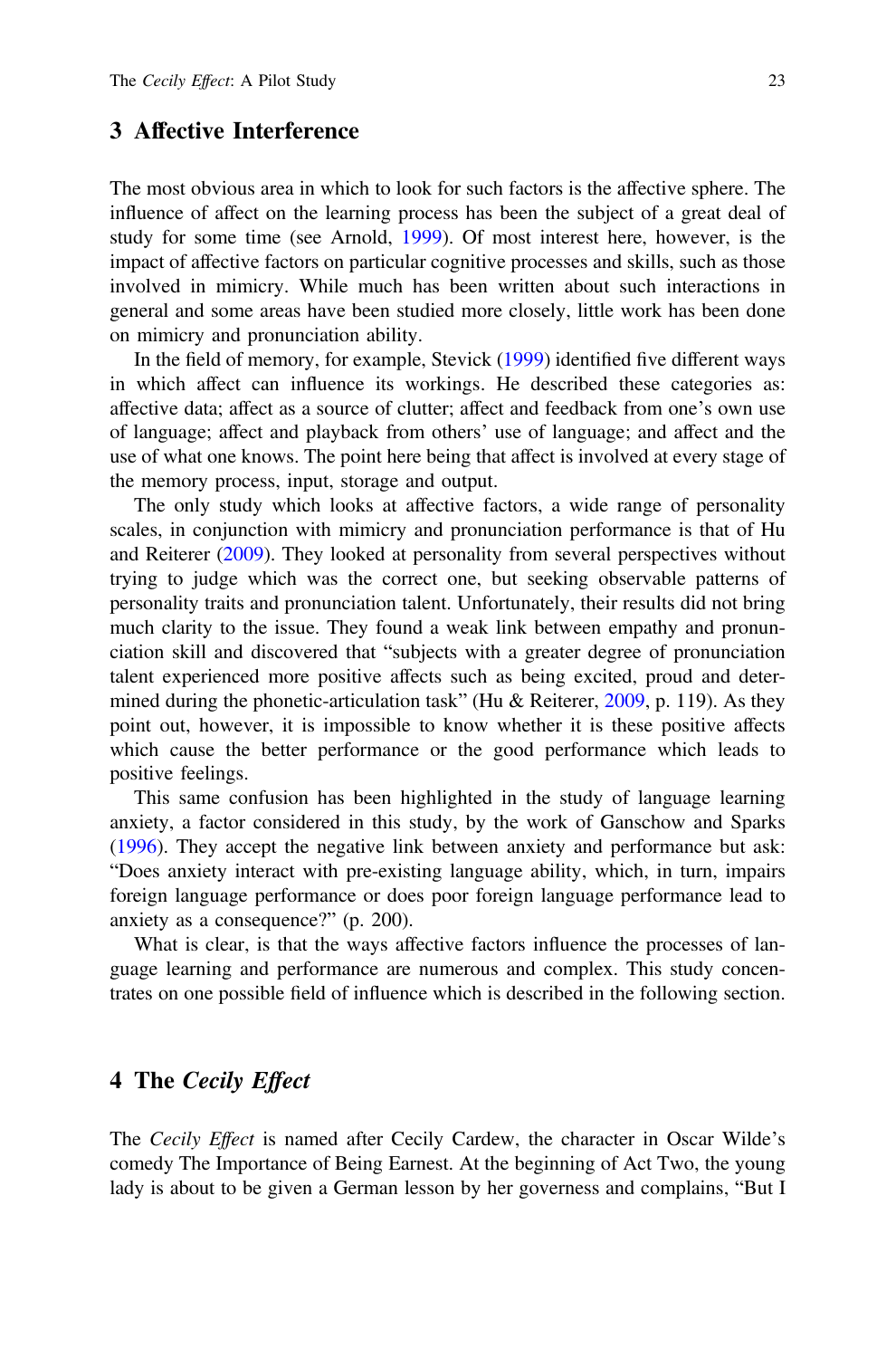don't like German. It isn't at all a becoming language. I know perfectly well that I look quite plain after my German lesson" (Wilde, [1957](#page-17-0), p. 375). The Cecily Effect, therefore, is defined not as a reluctance to speak a language which one considers unattractive, but, rather, as a reluctance to speak a language one considers to make one seem unattractive while speaking it. This reluctance, it is suggested, is likely to be manifested in poor accent when the 'Cecily' is forced to use the unbecoming language as she will attempt to resist the more unattractive sounds and replace them with the prettier sounds of her native tongue. Empirically then, we can say that the Cecily Effect has occurred when an individual demonstrating an above average level of interest in his own appearance produces lower scores, relative to the other testees, in the pronunciation of languages which he has identified as unattractive, than in the pronunciation of languages which he has identified as more attractive. The determination of the exact degree to which these scores should be lower and how far above average the interest in appearance must be is one of the objects of the experimental work.

The first evidence of this effect was noticed during analysis of the results of the experimental work undertaken as part of my doctoral studies (Hinton, [2012](#page-17-0)). This study involved a total of 41 participants, all trainee English teachers in Sieradz, Poland. Mimicry tests, using a similar method to the ones described below, were carried out using French and Dzhonga (the official language of Bhutan) as input languages. The French test was undoubtedly harder, with much lower average scores (57  $\%$  compared to 73  $\%$ ), and yet for a small group of participants the difference between the scores was very small or indeed reversed. When the overall mimicry scores of this group were compared with the English accent rating, it was clear that their mimicry was unexpectedly low, brought down by their poor performance in Dzhonga. The overall mimicry to accent correlation was  $r = .33$ (significant at  $p = .035$ ,  $n = 41$ ) for all participants but jumped to  $r = .43$  (significant at  $p = .005$ ,  $n = 38$ ) when the three who had struggled at Dzhonga mimicry were excluded from the results.

The challenge now was to find a reason why these participants had done so poorly in Dzhonga mimicry. The first common factor was that the three most striking examples were all female. Also, all three could be regarded as attractive young women and, in the judgement of the researcher at least, seemed to pay particular attention to their appearance. All three also gave the impression of experiencing a degree of discomfort in completing the mimicry task, which may or may not have been related to the presence of the researcher while they were performing.

These circumstances led to the suggestion that they may have exhibited a *Cecily* Effect whereby their performance in mimicking Dzhonga, an odd sounding language for Europeans, had been adversely affected by their feelings about how speaking that language would make them appear. Mimicry testing does appear to be a good way of predicting eventual degree of accent in foreign languages but will be more effective if factors such as the *Cecily Effect* can be accounted for and prevented from skewing results.

The Cecily hypothesis would, of course, need to be investigated experimentally, and other similar factors sought for. The present study is designed to pilot some of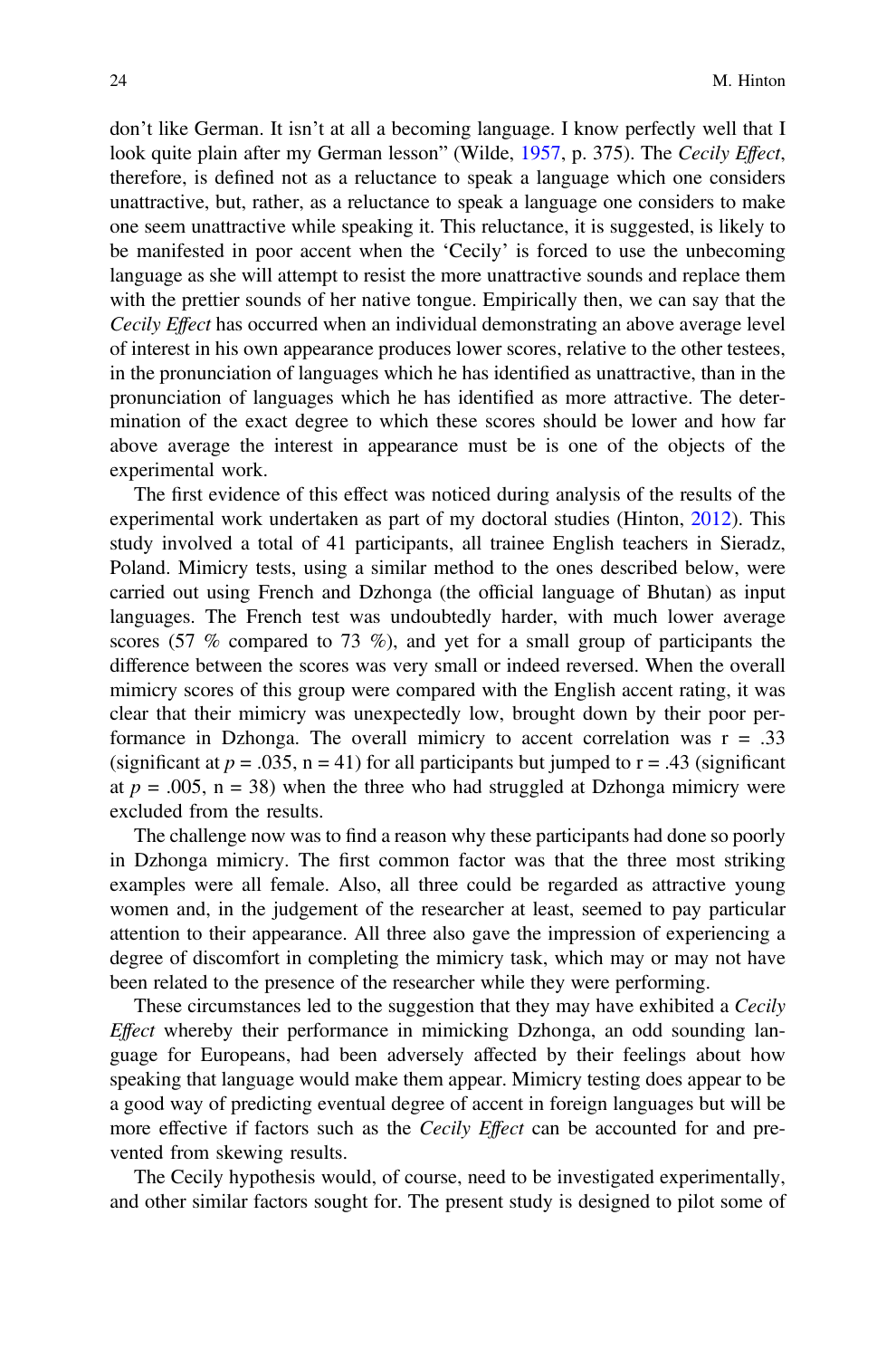<span id="page-6-0"></span>the tools which may be used in that investigation, but is also of particular interest, despite its small size, since it features two of the original Cecilys, and thus allows for confirmation of the original results with the same subjects. The hypotheses under investigation are:

- (i) Feelings about how the nature and sound of a language affect the attractiveness of the speaker may affect performance in that language.
- (ii) This effect will be manifested only in those with a strong feeling for the importance of their appearance.
- (iii) Other attitudinal factors may interact with personality variables to affect both English accent and mimicry scores.

# 5 Method

The trials described in this section were conducted in Sieradz at the foreign language teacher training college (Nauczycielskie Kolegium Języków Obcych) in May 2013.

# 5.1 Participants

The participants were 10 female students of the college in their second or third year of full-time English studies. None of them had had any previous experience of the languages used in the mimicry exercise and none of them had spent a significant amount of time in an English-speaking country. All 10 had been taught in small classes by the researcher (among other teachers) for at least three semesters. Three of the participants (Nos. 1, 2 and 5) had taken part in the previous study described above and two of them (2 and 5) had been identified as 'Cecilys'. The involvement of these individuals was designed to check whether the effect would be repeated at a different time, using different input languages and a different affect survey. As has been noted above, the small number of participants is related to the fact that this study was intended to pilot the method and tools of investigation for a larger study, and also to allow the consideration of qualitative data drawn from the researcher's knowledge of and relationship with the participants.

#### 5.2 Materials

The first phase of the experiment consisted of a survey featuring 24 statements rated on a 5 point Likert scale, from 'disagree' 1 point, to 'agree' 5 points. The statements were in six groups of four, with each group designed to produce a score out of 20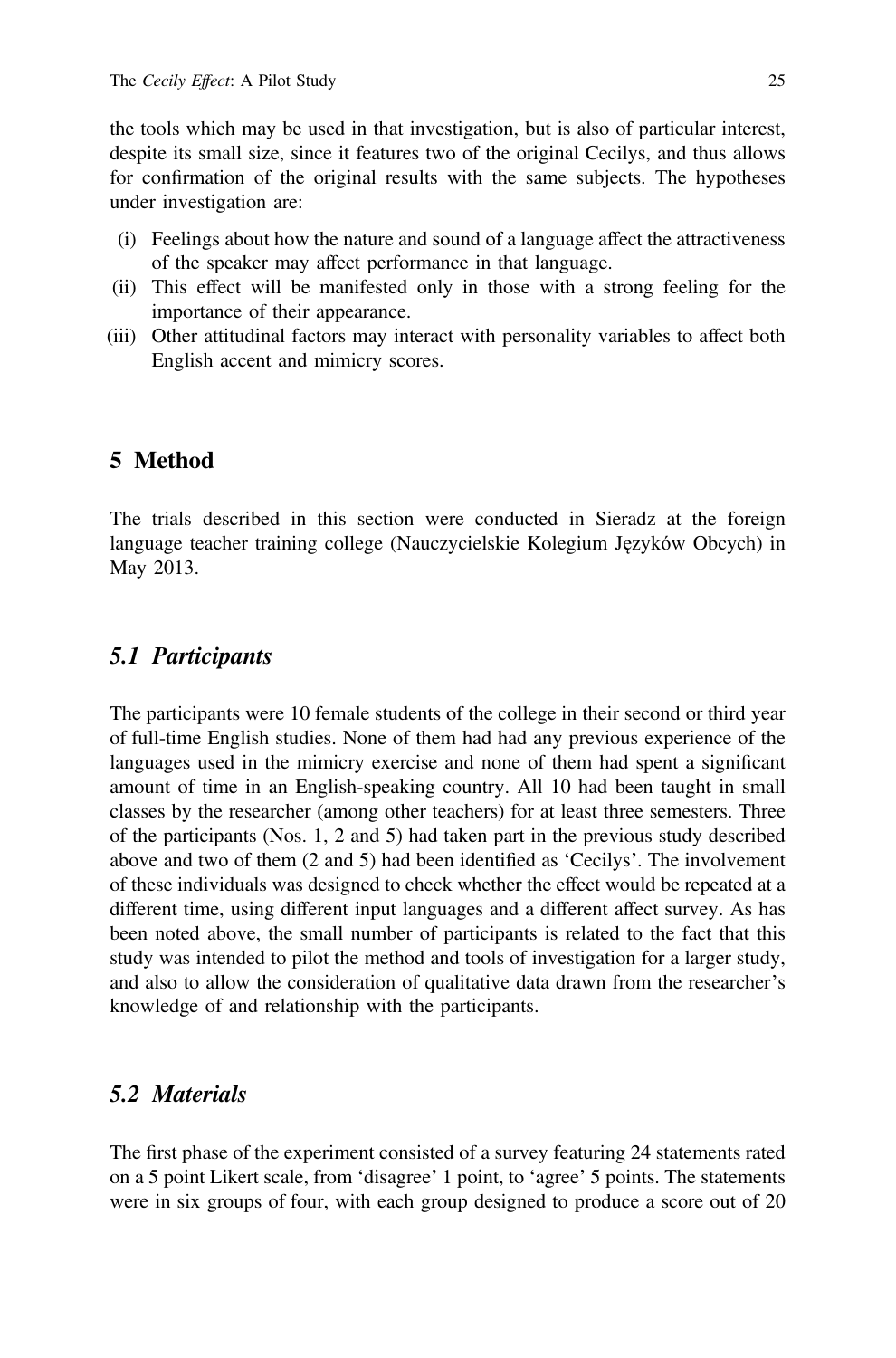for a different variable, A full list of statements is given in Appendix 1. The six categories were, importance of sound, importance of appearance, language anxiety, regard for Polish, regard for English, and interest in foreign cultures. The choice of these variables was based on a number of factors. In earlier studies, importance of pronunciation had appeared a promising category but had produced a limited range of scores as all students more or less agreed with its importance, so a slight change was made to focus instead on the sound of languages generally, and particularly, given the hypothesis of the experiment, on the attractiveness of that sound. Importance of appearance was obviously required to test the hypothesis that performance might be impacted by that very factor. Language anxiety is a well-known affective variable and had proved the most effective predictor in my previous work. The statements here were based on the frequently-cited work of Horwitz, Horwitz, and Cope ([1986\)](#page-17-0). The remaining three categories were designed to allow for the assessment of other possible factors of interference. Would a high regard for Polish lead to unwillingness to pronounce in a foreign accent? Would a high regard for English make up for a lack of mimicry talent in the English accent score and would a general interest in foreign cultures influence the mimicry of less-familiar, more exotic languages? With the exception of the anxiety scale, all of these categories were being piloted somewhat speculatively.

The second phase of the study involved the use of three input languages: Italian, Chinese and Greek. The choice of languages was made after informal questioning of students revealed a strong preference for the sound of Romance languages and a strong dislike for Asian ones. The decision to use Italian and Chinese as representatives of these groups was influenced by access to native speakers to assist with the grading of mimicry. Greek was chosen as something of a halfway-house, a European language, with an exotic sound which was unlikely to be recognised, although no native speaker could be found.

The third and final phase was the recording of each participant reading aloud a text in English. The text (see Appendix 3) was taken from an unpublished short story written by the researcher to ensure that it was unfamiliar to them all.

Samples were played and responses recorded on a standard laptop computer using freely-available Audacity software.

#### 5.3 Procedure

Each participant was studied individually. At first, the participants were played samples of each of the three languages and after each sample were asked to respond on a 5-point Likert scale to four statements about the attractiveness of the language (see Appendix 2). They were also asked to identify the language if possible. The sound samples lasted about 30 s, were all taken from television programmes and all featured one male and one female native speaker of the language. Participants listened to each sample once.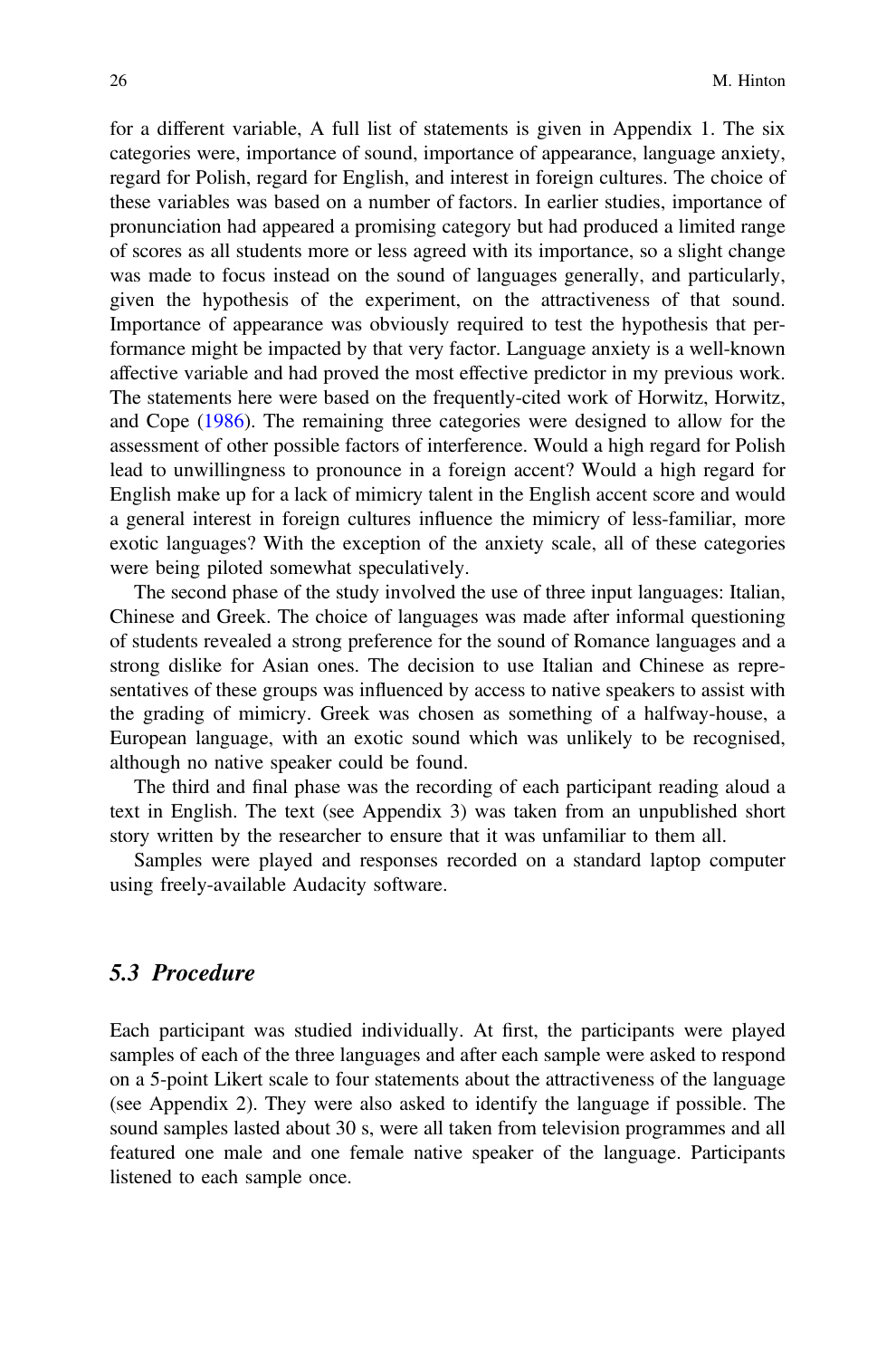<span id="page-8-0"></span>The participants were then asked to complete three mimicry exercises, one in each of the three input languages, which were recorded. Ten words or short phrases were played to the subjects with a pause after each one for them to repeat the sound they had just heard. The input sound was heard just once and the repetition was immediate. These responses were then graded on a  $0-3$  scale:  $0 =$  no response,  $1 = a$ poor response,  $2 = a$  reasonable response and  $3 = a$  good response. While this scale may raise immediate questions as to what 'poor', 'reasonable' and 'good' mean, it should be remembered that what is of importance is not an absolute performance score but a relative placing within the group, and, as such, the key factor is that each rater be consistent with his own grading, not that all graders be consistent with each other. It should also be noted that, since the responses were recorded, it was possible for the raters to listen as many times as required to each one in order to be sure of its relative merit. Each participant, therefore, received a score out of 30 for each of the three input languages. The rating was conducted by the researcher, another native English speaker with teaching experience and knowledge of Chinese, and in the cases of Chinese and Italian, a native speaker of that language. These two individuals had no previous experience of teaching or research.

Finally recordings were made of each participant reading the English text. Before reading the text aloud, they were permitted to study it for a period no longer than 2 min. The readings were then graded on a scale of 1–10 for English accent by the two native speakers of English referred to above. Since the rating was for accent only, pronunciation mistakes with unfamiliar words were ignored. It is worth noting that one of the English speakers is an Englishman with many years residence in Poland and the other a Scot with many years residence in China and Taiwan, and in this way a wider perspective on what constitutes a good English accent could be achieved.

#### 6 Results

The full results from the survey are shown below in Table [1](#page-9-0). The numbers represent the combined score out of 20 for the four statements in that category.

With so few participants, any correlations would not carry statistical significance but there does appear to be a positive link between anxiety and importance of appearance and perhaps a negative relationship between anxiety and interest in foreign cultures, both of which would fit with general expectations about human behaviour. There are clearly three possible candidates for the *Cecily Effect*: Nos. 2, 4 and 9 who all score well above the mean for importance of appearance.

No. 5, who had previously been identified as a possible Cecily scores a very low 8 for this scale which seems hardly creditable based on her actual appearance. Indeed, her survey answers are intriguing: 6 ones, 7 threes and 11 fives. She was clearly attracted to extremes and gave no moderate twos or fours, making her totals rather suspect.

Table [2](#page-9-0) gives a breakdown of mean scores and standard deviations for each statement in the survey. As each statement was scored between 1 and 5, a mean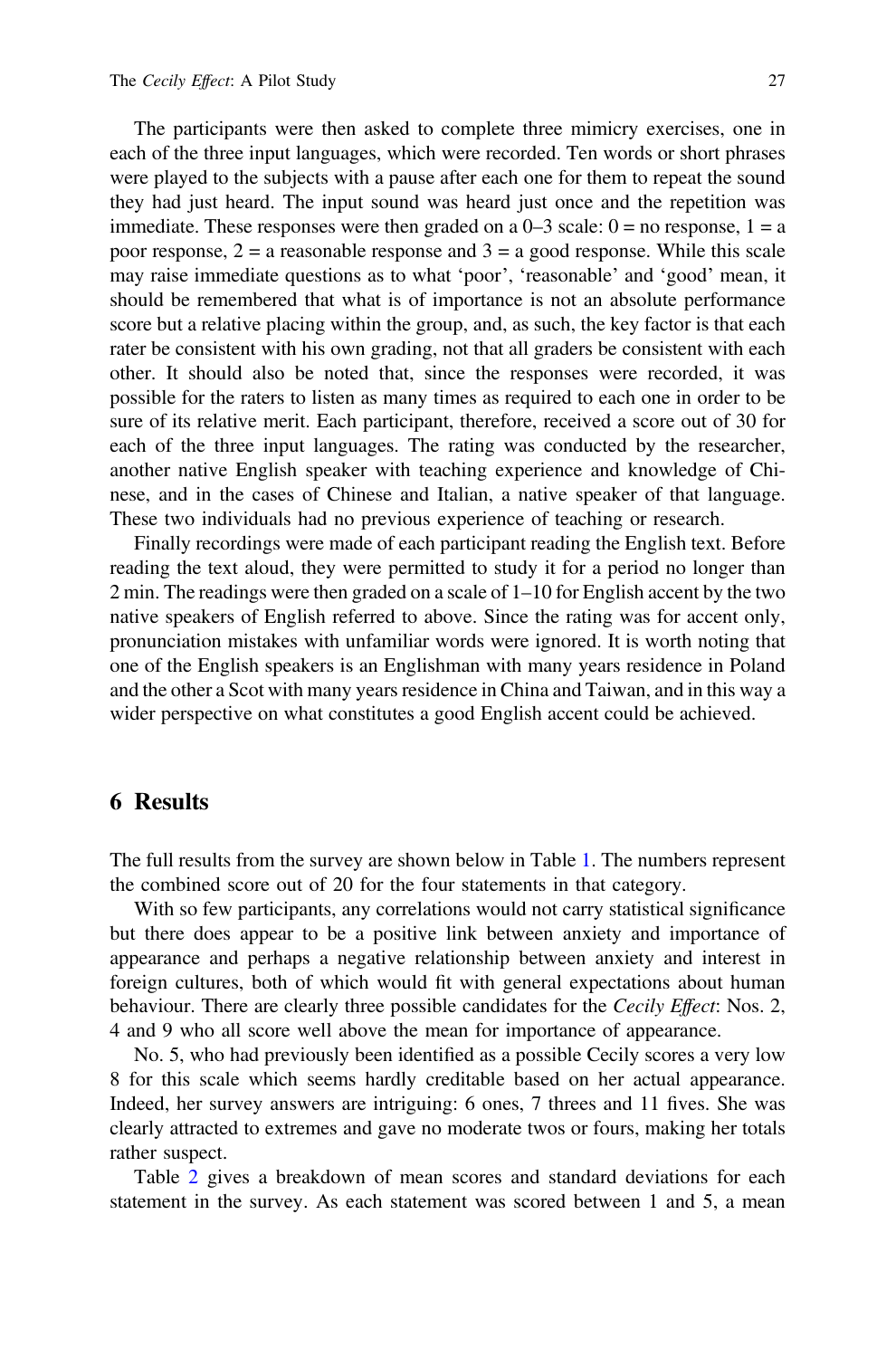| Participant<br>No. | Imp. of<br>sound | Imp. of<br>appearance | Anxiety | Regard<br>for<br>Polish | Regard<br>for<br>English | Int. in<br>foreign<br>cultures |
|--------------------|------------------|-----------------------|---------|-------------------------|--------------------------|--------------------------------|
| 1                  | 17               | 11                    | 15      | 16                      | 20                       | 13                             |
| 2                  | 16               | 15                    | 18      | 18                      | 16                       | 13                             |
| 3                  | 13               | 10                    | 10      | 17                      | 17                       | 15                             |
| $\overline{4}$     | 17               | 14                    | 12      | 14                      | 17                       | 16                             |
| 5                  | 14               | 8                     | 12      | 20                      | 12                       | 16                             |
| 6                  | 20               | 8                     | 10      | 14                      | 16                       | 15                             |
| 7                  | 18               | 12                    | 16      | 16                      | 14                       | 15                             |
| 8                  | 17               | 10                    | 13      | 18                      | 16                       | 18                             |
| 9                  | 18               | 14                    | 11      | 11                      | 15                       | 18                             |
| 10                 | 14               | 12                    | 12      | 14                      | 14                       | 14                             |
| Mean               | 16.4             | 11.4                  | 12.9    | 15.8                    | 15.7                     | 15.3                           |
| <b>SD</b>          | 2.17             | 2.46                  | 2.64    | 2.62                    | 2.16                     | 1.77                           |

<span id="page-9-0"></span>Table 1 Results of attitude survey

Table 2 Survey results by statement

| No.            | Mean | <b>SD</b> | No. | Mean | <b>SD</b> | No. | Mean | <b>SD</b> |
|----------------|------|-----------|-----|------|-----------|-----|------|-----------|
|                | 4.8  | .42       | 9   | 3.9  | 1.40      | 17  | 4.9  | .32       |
| $\overline{2}$ | 3.2  | 1.14      | 10  | 3.8  | 1.62      | 18  | 4.1  | .88       |
| 3              | 2.5  | 1.08      | 11  | 2.3  | 1.57      | 19  | 3.5  | .85       |
| $\overline{4}$ | 2.9  | .74       | 12  | 3.1  | 1.20      | 20  | 4.1  | .88       |
| 5              | 3.3  | 1.57      | 13  | 3.5  | 1.27      | 21  | 3.7  | .82       |
| 6              | 2.5  | .97       | 14  | 4.6  | .52       | 22  | 3.9  | .99       |
|                | 3.9  | .74       | 15  | 3.0  | 1.15      | 23  | 4.6  | .70       |
| 8              | 3.5  | 1.08      | 16  | 4.2  | .79       | 24  | 3.8  | 1.03      |

score close to either of these numbers reflects near universal agreement or disagreement with the statement, rendering it of little use in distinguishing between participants. Similarly, the higher the standard deviation, the more variation there was in the answers, and, therefore, the better the ability of that statement to find differences between those taking the survey.

The responses to the listening samples are summarised in Table [3](#page-10-0), where the scores are out of 20 for attractiveness of the language. It is also noted whether or not the participant correctly identified the input language.

The table makes it clear that the attractiveness of the languages was exactly as expected: Italian, then Greek and finally Chinese. The ability to recognise the languages was also as expected with 7 participants identifying Italian correctly, 3 identifying Chinese and only 1, Greek, which was chosen as a European language unlikely to be familiar to the participants.

The results from the analysis of the recordings of the participants are set out in Table [4](#page-10-0). The mimicry scores for Italian and Chinese are those given by the native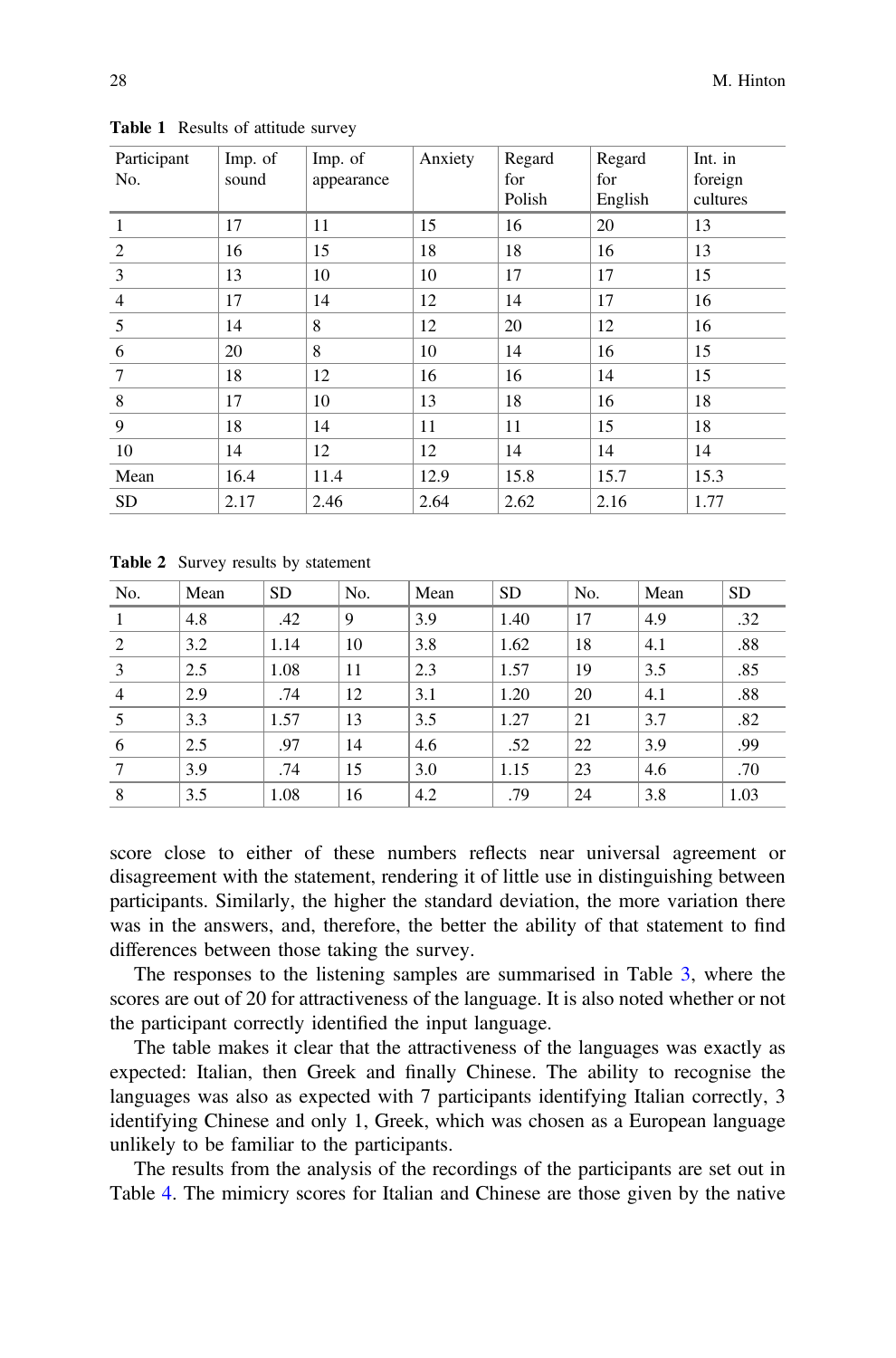| Participant No. | Italian | Identified? | Chinese | Identified? | Greek | Identified? |
|-----------------|---------|-------------|---------|-------------|-------|-------------|
| $\mathbf{1}$    | 15      | n           | 8       | n           | 11    | n           |
| 2               | 16      | y           | 9       | y           | 18    | n           |
| 3               | 13      | y           | 4       | y           | 14    | n           |
| $\overline{4}$  | 17      | y           | 8       | n           | 8     | n           |
| 5               | 18      | y           | 20      | n           | 18    | n           |
| 6               | 16      | y           | 12      | n           | 10    | n           |
| 7               | 12      | n           | 9       | n           | 17    | n           |
| 8               | 19      | y           | 10      | y           | 14    | y           |
| 9               | 18      | y           | 7       | n           | 8     | n           |
| 10              | 14      | n           | 6       | n           | 14    | n           |
| Mean            | 15.8    |             | 9.3     |             | 13.2  |             |
| <b>SD</b>       | 2.3     |             | 4.35    |             | 3.82  |             |

<span id="page-10-0"></span>Table 3 Attitudes to input languages

Table 4 Mimicry and accent results

| Participant<br>No. | Italian<br>mimicry | Chinese<br>mimicry | Greek<br>mimicry | Total<br>mimicry | English<br>accent |
|--------------------|--------------------|--------------------|------------------|------------------|-------------------|
| 1                  | 19                 | 10                 | 20.7             | 56.0             | 7.5               |
| 2                  | 16                 | 7                  | 19.7             | 46.0             | 5.5               |
| 3                  | 15                 | 15                 | 18.0             | 55.0             | 8.5               |
| $\overline{4}$     | 19                 | 7                  | 21.0             | 54.7             | 5.5               |
| 5                  | 12                 | 6                  | 16.7             | 41.2             | 5                 |
| 6                  | 19                 | 12                 | 21.0             | 58.3             | 6.5               |
| 7                  | 18                 | 11                 | 18.0             | 50.7             | $\overline{4}$    |
| 8                  | 18                 | 14                 | 21.3             | 60.3             | 5.5               |
| 9                  | 18                 | 9                  | 20.0             | 52.3             | 5                 |
| 10                 | 17                 | 14                 | 17.3             | 51.7             | 5.5               |
| Mean               | 17.1               | 10.5               | 19.4             | 52.7             | 5.9               |
| <b>SD</b>          | 2.23               | 3.24               | 1.72             | 5.6              | 1.31              |

speakers of those languages, while the score for Greek is an average of the marks of three raters, two native speakers of English, one of Chinese. These scores are out of a maximum of 30. Also included is an overall mimicry score which is the sum of the average of all the raters scores for each of the languages, and is, therefore, out of 90. The final column in the table shows the average English accent rating of the two English native speakers.

As can be seen, Chinese proved the most difficult language to mimic, with some participants scoring very low indeed, and also showed the greatest level of variation between participants. The Italian native judge was particularly ungenerous: the average score of non-native raters for Italian was 23.4, more than 6 points, or 20 % higher. This is one reason for using an average of all raters in the total mimicry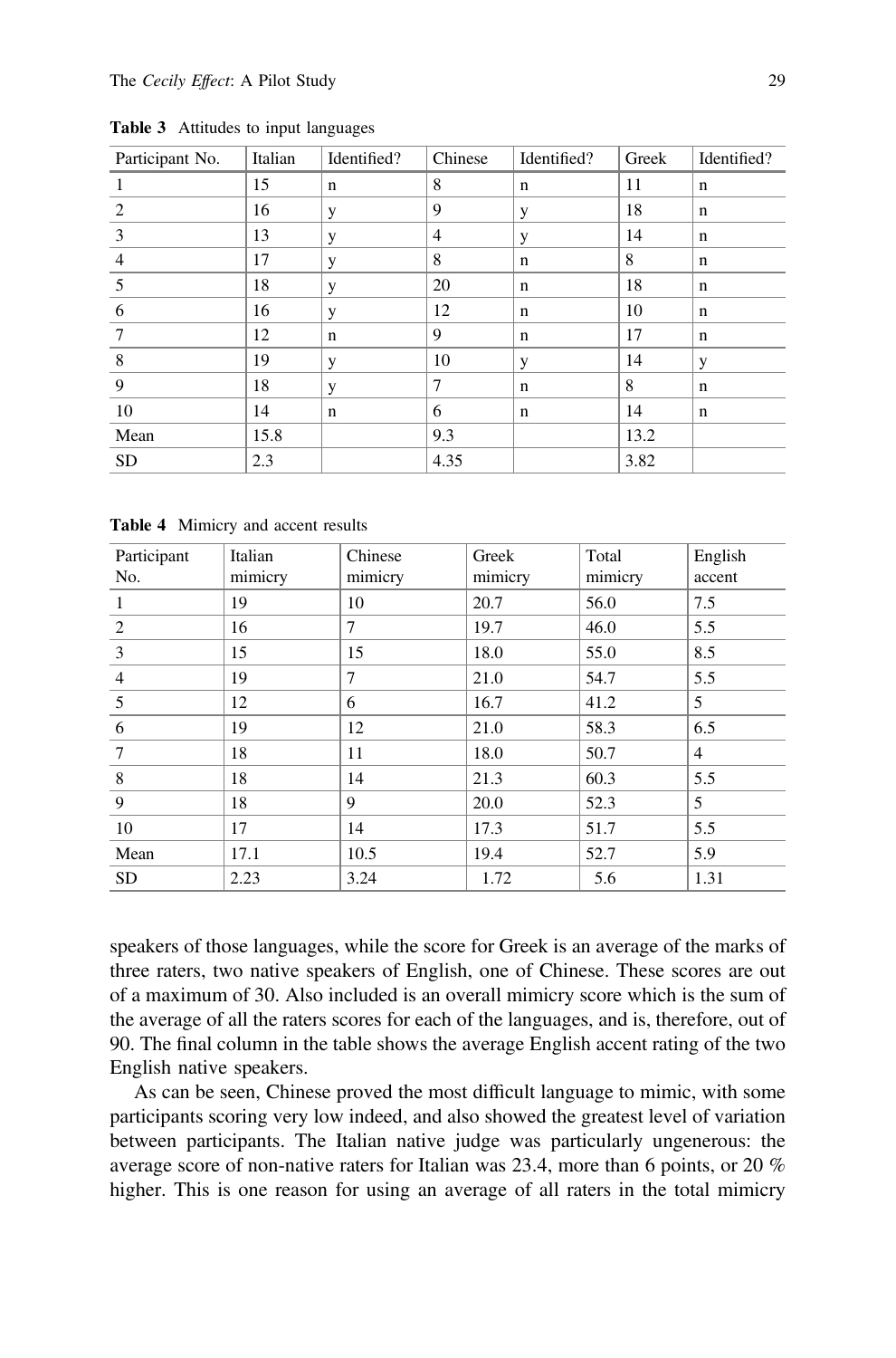score: using only the native raters scores would have meant Italian mimicry constituted an unfairly small part of the overall score and, since the ratings are not widely spread, would have had almost no effect on the relative totals.

Full analysis of the results is provided below but it can be seen at first sight that the three participants scoring above 5.5 for accent are all above average mimics and the three scoring below 5.5 are all below average mimics, as rated by the mimicry total. The apparent anomaly of the highest scoring mimic being rated at only 5.5 for accent is also discussed below.

#### 7 Discussion

The analysis of the results described above is divided into two parts: firstly there is a discussion of how the results support the hypotheses set out in Sect. [4](#page-4-0) above, and, secondly, an assessment of how well the tools used performed in gathering those results. The hypotheses were:

- (i) Feelings about how the nature and sound of a language affect the attractiveness of the speaker may affect performance in that language.
- (ii) This effect will be manifested only in those with a strong feeling for the importance of their appearance.
- (iii) Other attitudinal factors may interact with personality variables to affect both English accent and mimicry scores.

Since the group of participants is in the main too small to produce statistically significant correlations, the degree to which the results fit the hypotheses is determined by looking at individual cases. Hypothesis one suggests that there is a link between the attitude towards an input language and performance in that language. This may be investigated by looking at the relationship between regard for English and English accent, and the attitudes towards the input language and mimicry performance. For the former, the relationship was so apparent that it was actually possible to determine a significant correlation: Regard for English shows a correlation with English accent at  $r = .69$  ( $p = .03$ ), however, it is difficult to say whether this is evidence that strong positive feelings about a language lead to better accent or that better accent, and better performance all round, since the best pronouncers in this study were certainly also the strongest general language performers, lead to positive feelings. It would be quite natural for those who are good at English as a subject to have a high regard for English as a language.

The analysis of attitudes towards input languages does not reveal any obvious patterns. Chinese appears to be the best candidate to look at for variation since the scores for attractiveness ranged from 4 to 20 out of 20. However, the highestscoring Chinese mimic (No. 3) actually gave the lowest score for attractiveness. The equal second best Chinese mimics (Nos. 8 and 10) gave scores of 6 and 10, while the participant who found Chinese most attractive (No. 5) recorded the lowest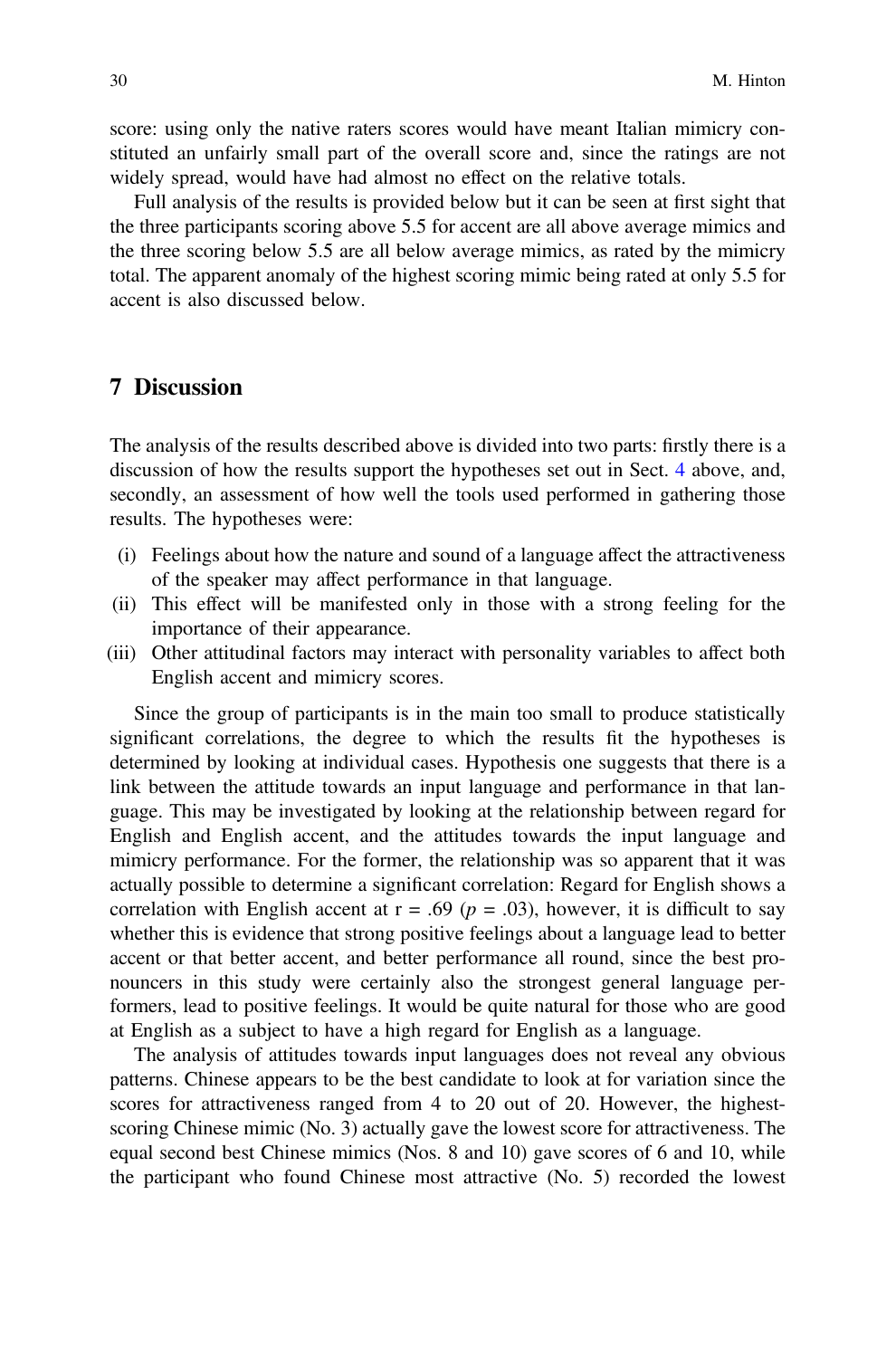Chinese mimicry score. Indeed, No. 5 gave very high scores for attractiveness across the three languages (18, 20, 18) but was the worst mimic in all three. It will be remembered, however, that No. 5 was identified above as having given extreme answers in the attitude survey and that trend continues here. This makes her an interesting case but means she is unlikely to fit any general patterns.

This lack of a relationship appears to provide evidence against the first hypothesis, but it must be viewed in the light of hypothesis (ii) which states that the effect will only exist in those with a high level of concern for their appearance.

The following three profiles are for the highest scorers on the interest in appearance scale: the potential Cecilys.

No. 2—average mimic for Italian and Greek, 2nd worst for Chinese. Nos. 4 and 9—above average mimics in Italian and Greek, below average in Chinese.

Although all three rated Chinese at around the mean  $(9, 8, 7; \text{Mean} = 9.3)$  they seem to have been put off actually producing Chinese sounds. For all three, the order of mimicry performance followed the order of preference for attractiveness of the language, this despite the lack of correlation between attractiveness and performance for the population as a whole. The results, therefore, do fit the hypothesis that attractiveness of the language has an effect on performance, but only in those for whom appearance is of particular importance.

The third hypothesis stated that a number of other factors would influence scores for both mimicry and English accent. Again, looking at individual cases, there is good reason to believe that this hypothesis is also supported by the data. Profiles of three more participants suggest that anxiety can impact negatively on both scales:

- No. 2—highest anxiety, below average accent, 2nd worst mimic.
- No. 3—lowest anxiety, best accent, 4th best mimic but best at Chinese.
- No. 6—low anxiety, low interest in appearance, 2nd best mimic, good accent.

No. 7—2nd highest anxiety, worst accent, poor mimic.

The performance of No. 3 is particularly interesting. She has clearly the best English accent but the lowest score for Importance of sound. She also gave low marks generally for attractiveness of the input language: a total of 31 points compared to a mean of 38.3. Her mimicry of Italian and Greek were below average and yet she performed exceptionally well with Chinese. These figures suggest a possible lack of enthusiasm for the experiment as a whole but perhaps greater engagement in the most difficult task. Certainly her lack of anxiety was reflected in her response to that task and her English reading.

The other factors assessed in the survey do not reveal any obvious patterns but there are interesting individual cases: No. 6, for instance, had a maximum score of 20 for Importance of sound, a good accent and was the second best mimic, however, others who gave high scores on the same scale (Nos. 7 and 9) had poor accents and were below average mimics. It is very possible that more combinations of factors such as the Cecily Effect are at work and that some individuals are greatly influenced by one factor, whether positively or negatively, while others are not.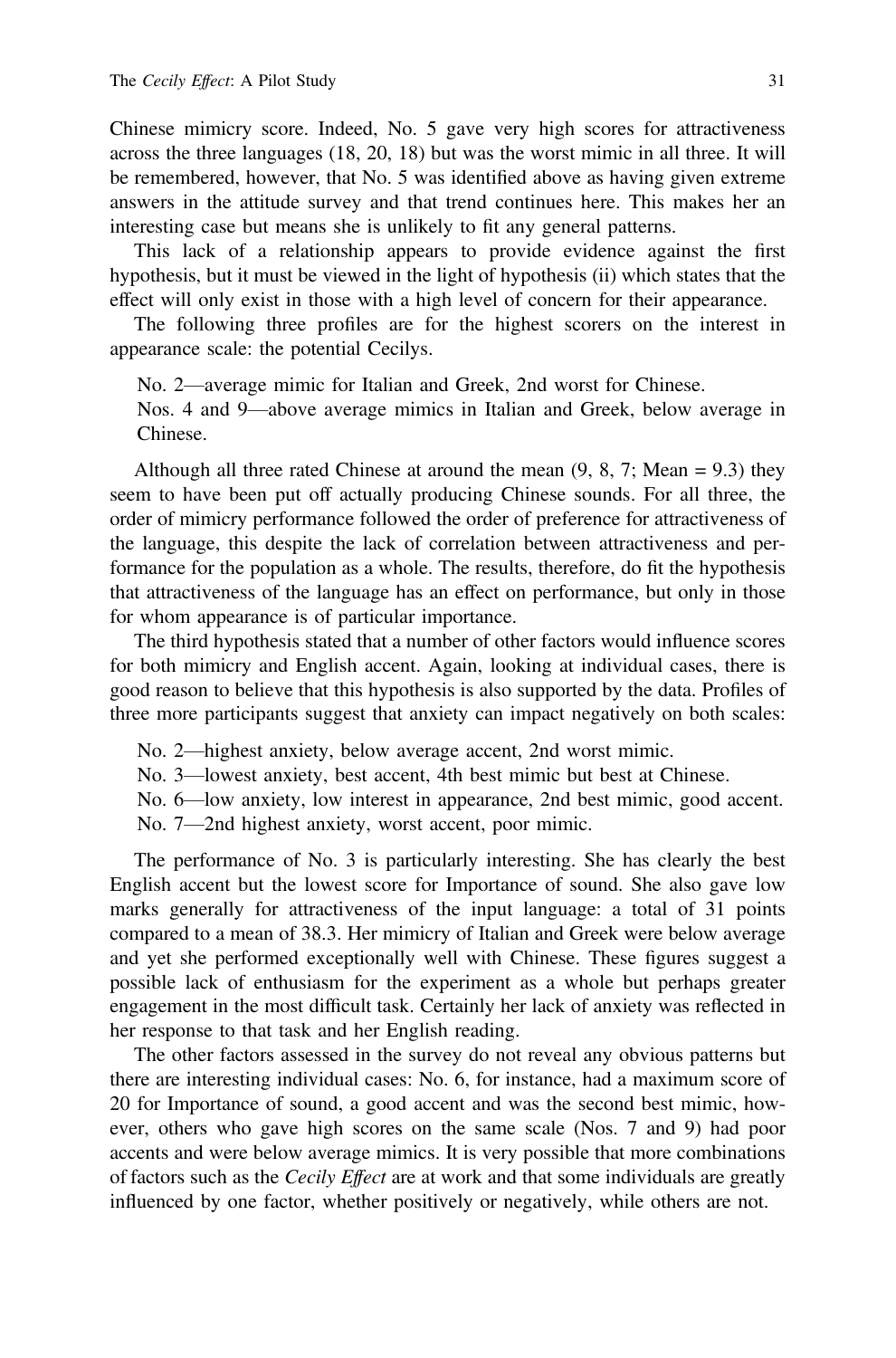It was noted at the end of Sect. [6](#page-6-0) that there appeared to be some relationship between mimicry skill and English accent as predicted in the literature reviewed in Sect. [2.](#page-2-0) Participant No. 8, however, appeared to contradict this trend. A closer examination of her results reveals a likely reason for this. Firstly, she gave scores above the mean for every measurement in the attitude and attractiveness of input language survey, except for Interest in appearance. This suggests a high level of enthusiasm for the tasks and, possibly, a greater willingness to risk looking foolish during the mimicry exercises. Further proof of this is found in the detail of her mimicry scores: she was the only participant to attempt to repeat every phrase. Not only did this help her score directly since even a poor attempt was worth one point, it also suggests that she was trying harder than some of the others and rather enjoyed the whole process. It seems, then, that boldness may be a disturbing factor in the accent/mimicry relationship, and a scale to measure it might be included in a larger scale experiment.

One final comment on the results regards the identification of the input languages. Since almost everyone correctly recognised Italian, this variable has little impact. However, of the three who identified Chinese, one had the best mimicry score and another was equal 2nd, the third being No. 2, one of the Cecilys. Only one participant recognised Greek, No. 8 and she also had the highest score for Greek mimicry. Possible reasons for this are manifold and it may be simply coincidence but it is also possible that those with a 'better ear' are better able to both identify and mimic, or that the feeling of familiarity which comes from knowing what the language is makes the task easier. Participants, however, did not know that their identification was correct when they took the mimicry test, so this last explanation seems a little unlikely.

The final part of the analysis concerns reflections on the testing tools themselves, with a view to improvements to be made in a full-scale study. There are a number of ways to assess the value of the categories and individual questions in the survey. As with the results themselves, the small amount of data makes statistical calculation perilous but also means that much can be seen with the naked eye. One measurement of interest is whether the statement actually differentiates, this can be seen easily with just 10 participants but can also be measured by taking the standard deviation: a very low standard deviation (SD) shows that all answers are grouped around the mean and that the statement did not differentiate. Statements 1 and 17 had very low SDs, below .5, and received the same rating by practically every respondent. Statements 5, 10 and 11, however, had SDs of more than 1.5, showing that they prompted a variety of responses. Obviously, statements which do not differentiate between participants are of no use in making comparisons between them. The same methodology shows that while Anxiety scores were the most varied (SD 2.64) interest in other cultures had the least variety (SD 1.77) largely because of statement 17 'I like to travel to other countries' which, perhaps predictably, prompted universal agreement. This data illustrates which statements need to be altered or removed from the survey in future.

Analysis of internal reliability was also carried out, although again the small number of data meant that the figures obtained were heavily swayed by a few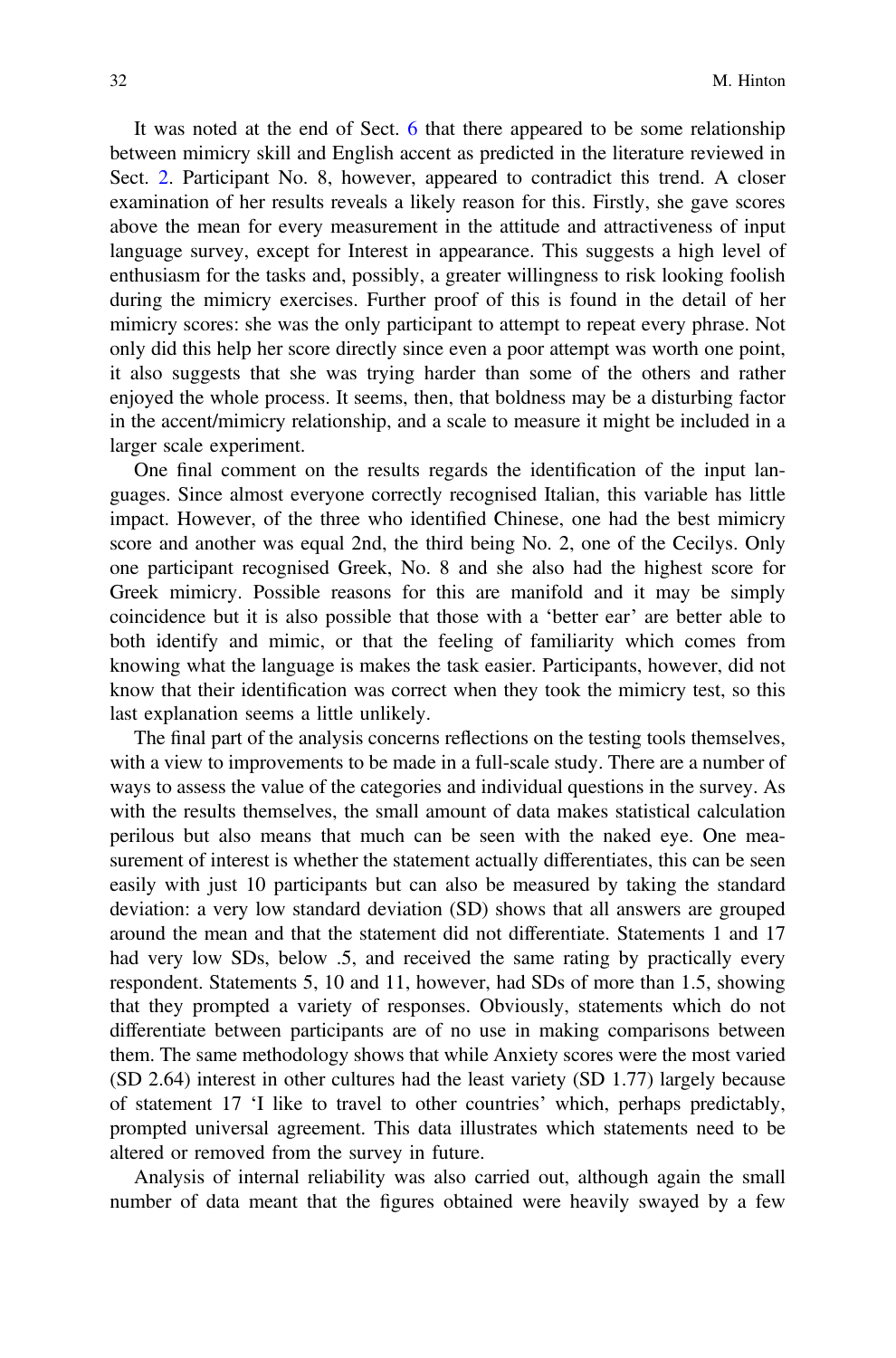| Category            | Imp. of<br>sound | Imp. of<br>appearance | Anxiety | Regard<br>for<br>Polish | Regard<br>for<br>English | Int. in<br>foreign<br>cultures |
|---------------------|------------------|-----------------------|---------|-------------------------|--------------------------|--------------------------------|
| Cronbach's<br>alpha | .13              | .16                   | .29     | .53                     | .53                      | $-.47$                         |

Table 5 Cronbach's alpha for affective categories

individual cases. In order to test the reliability of each category, Cronbach's alpha was calculated, the results appear in Table 5.

The very low levels for this function are explained largely by the small number of data but they remain useful for the rating of the value of individual statements. When the figure is re-calculated with one statement removed from the reckoning the effect that statement has on the overall reliability rating becomes clear. In this way it can be seem that statements 1, 3, 4, 14, 17, 22 and 24 all reduce the internal reliability measure. It is important to remember, however, what internal reliability actually means here: that all the statements are measuring the same thing. The interest in foreign cultures variable is actually a hybrid of interest in travel and interest in languages, two things which do not seem to be strongly related. Responses to statement 3 may have been influenced by the affluence rather than tastes of the participants, and it can certainly be argued in hindsight that statements 3, 4, 14 and 22 all take a different perspective from the others in their group. Statements 1 and 17 were discussed above as being rather redundant. In order to bring all categories up to an acceptable level of at least .50 it is clear that some of these statements should be changed in further studies, and that a degree of re-categorisation may be necessary: the foreign cultures scale is certainly too general and the anxiety scale might also be divided to reflect anxiety for speaking and general language learning anxiety.

There are a number of comments to make about other aspects of the practical work. A native speaker grader of Greek would have improved consistency across the languages but otherwise the mimicry tests ran smoothly and encountered no problems. The assessment of attractiveness was problematic only as regards the statement 'this language sounds funny to me' which may have been misunderstood by one of the respondents, No. 6, who agreed strongly with all the positive statements as well as this one.

Two problems were apparent with the assessment of English accent. One was that a number of participants had trouble with the reading. This did not make it impossible to grade them but certainly affected their fluency and may have influenced their accent grade. The second was the unexpectedly low correlation between the two raters. A statistically insignificant correlation of just  $r = .51$  ( $p = .13$ ) reveals some surprisingly large differences of opinion and throws some doubt on the validity of the scores. In subsequent studies a repetition of this phenomenon would have to prompt the use of more markers and the possible elimination of one or more of them who strayed from the norm.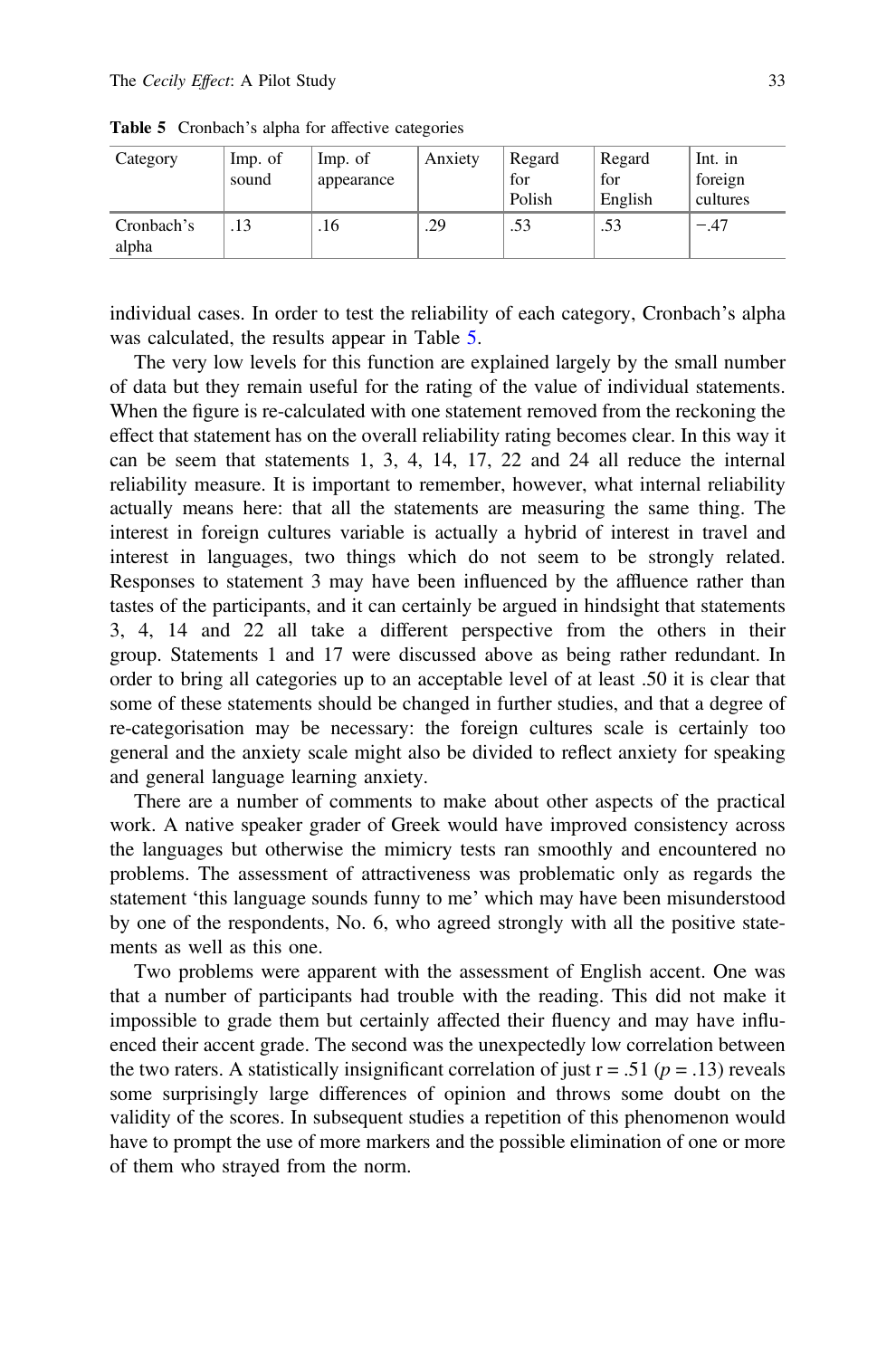## 8 Conclusions

The pilot study was a success in a number of ways. Firstly, in relationships which were known beforehand, the tools produced the expected patterns, supported strongly by the individual case-studies: that anxiety correlates negatively with both language performance, in this case accent, and mimicry ability; and that accent correlates positively with mimicry skill. Had the tools failed to establish these relationships their overall validity would have been very doubtful.

On the three hypotheses outlined in Sect. [4,](#page-4-0) the study is encouraging. The three participants with the highest concern for their appearance did appear to be affected by their feelings towards the sound of the languages they were to mimic [hypothesis (i)] and the other participants did not [hypothesis (ii)]. The Cecily Effect, therefore, has been reproduced. Some evidence of the importance of sound and regard for English also affecting mimicry and accent scores [hypothesis (iii)] was also found. These results are certainly enough to make the conducting of a larger scale study worthwhile.

It is clear that that study will benefit from an expansion of the survey, with a scale for boldness being introduced, and the adjustment of some categories and statements in accordance with the statistical analysis presented in Sect. [7,](#page-8-0) and the employment of a more numerous set of participants.

# Appendix 1: Statements Used in Survey

Importance of sound.

Accurate pronunciation of English is very important to me. (Statement No.) 1 Some languages sound nicer than others. 10

If someone has an unpleasant voice, I find it hard to concentrate on what he's saying. 20

I am sensitive to the rhythm of different languages. 21

Importance of appearance.

I spend a lot of money on clothes and cosmetics. 3

I don't like scruffy, untidy people. 18

I never leave the house without make-up. 11

I spend a lot of time each day on my appearance. 6

Language learning anxiety

I would rather say nothing than say something stupid. 2

I feel nervous when I'm not sure how to pronounce a word. 5

I care about how other people see me. 8

I am happy with the sound of my voice. 4 (negative score)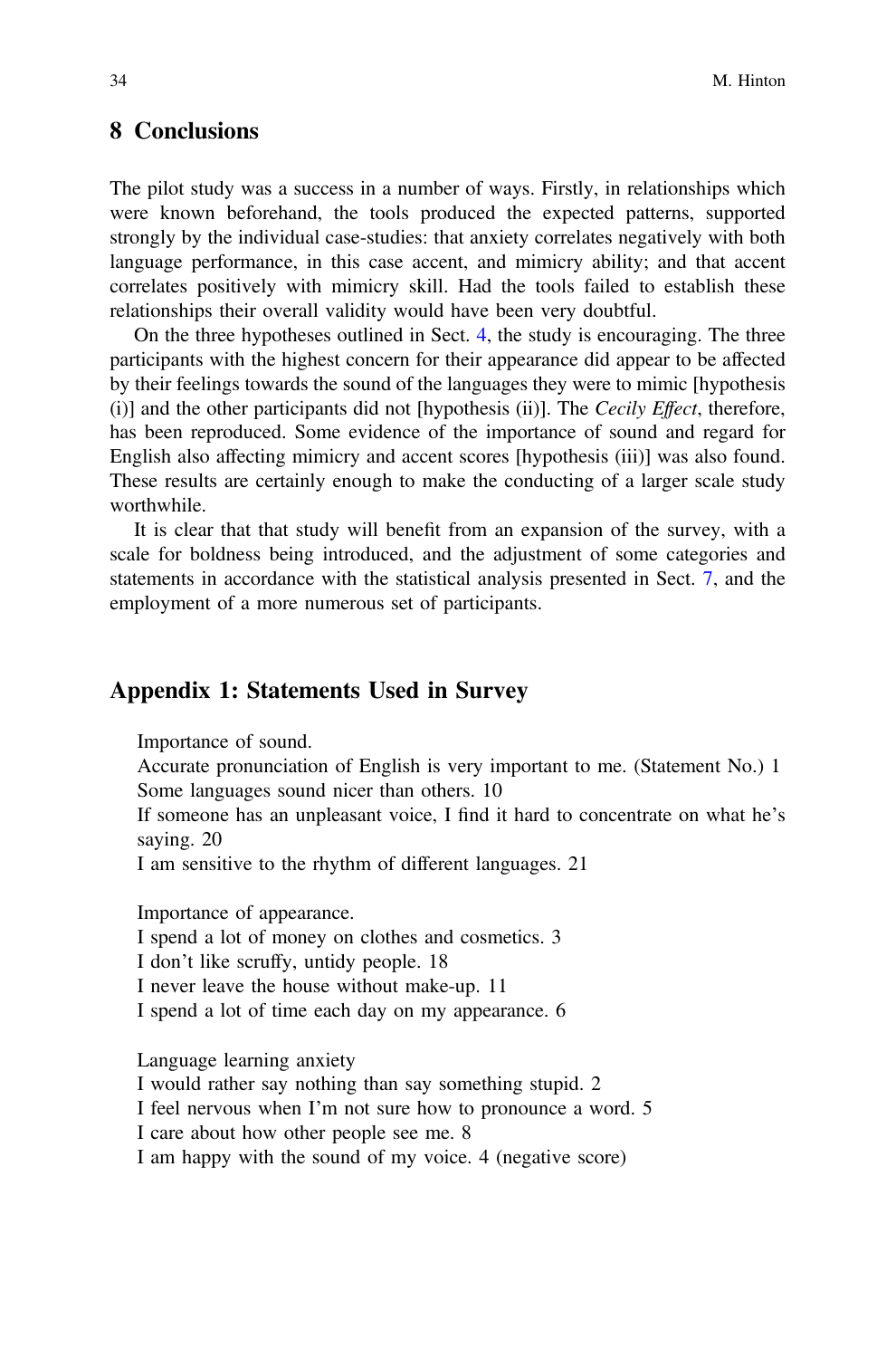Regard for Polish I think the Polish language is beautiful. 7 I am proud to be Polish. 16 I don't like to hear Polish mispronounced. 9 I feel better speaking Polish than other languages. 22

Interest in foreign cultures I would like to travel in Asia. 12 I like to travel in other countries. 17 I am interested in all languages. 13 I would like to learn a non-European language. 24

Regard for English I find the sound of English attractive. 14 Speaking English feels natural to me. 19 I like to hear myself speaking English. 15 I want to sound like a native when I speak English. 23

# Appendix 2: Statements About Attractiveness of Input Languages

I would like to speak this language. I find the sound of this language attractive. I like the rhythm of this language. This language sounds funny to me.

#### Appendix 3: Reading Text for Accent Assessment

It wasn't until Paul had pushed his way through the narrow swing door of the Rose and Crown Public House and past the two huddled Bangladeshi women sheltering in the doorway that the realization that he would have to walk home fell upon him. He tapped his pocket forlornly hoping for the jangle of his car keys, but knew well enough that he had left them upstairs in the hands of an overweight painter and decorator called Ron, with every penny he had possessed yesterday keeping them company. So, utterly broke and reduced to the role of pedestrian he strode out anything but confidently into the onrushing East-End morning with a journey of several miles through some of the less salubrious districts of London to his home before him. The rain was intermittent but fell in large soaking drops and had a particularly unpleasant dampening quality—none of the freshness of spring now,